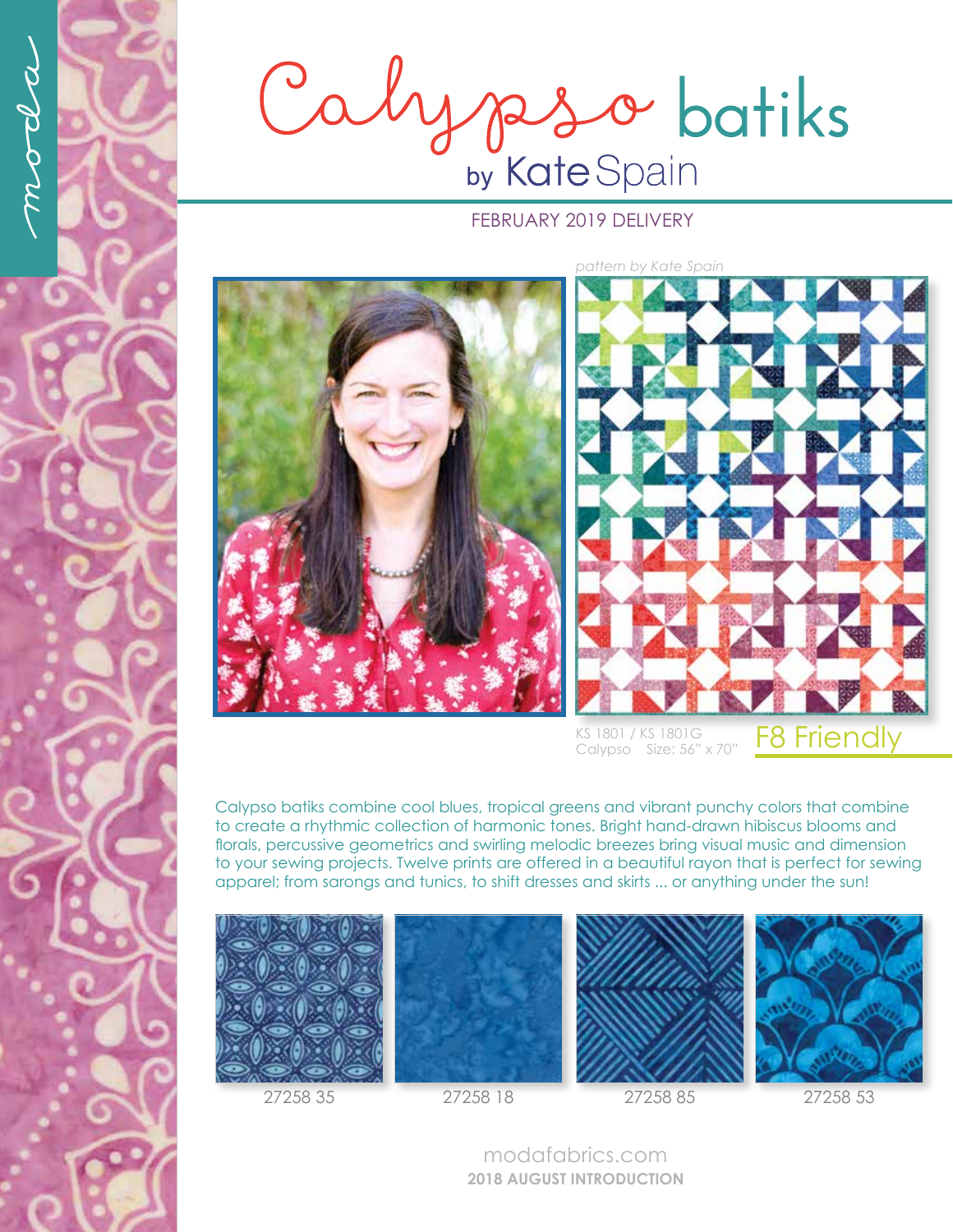**Calypso Batiks** *Kate Spain* February Delivery

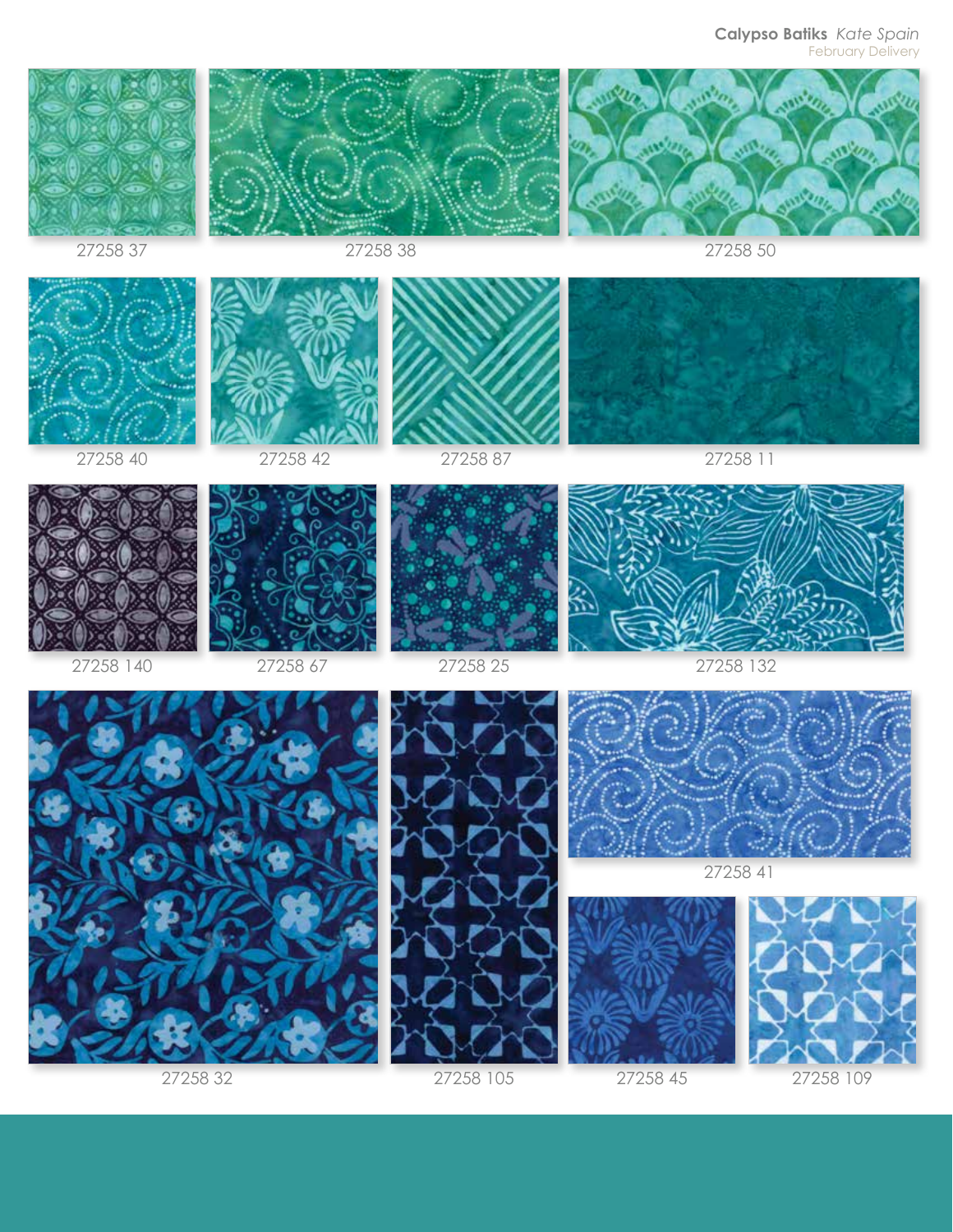**Calyso Batiks** *Kate Spain* February Delivery



27258 120

27258 17

27258 124

27258 62